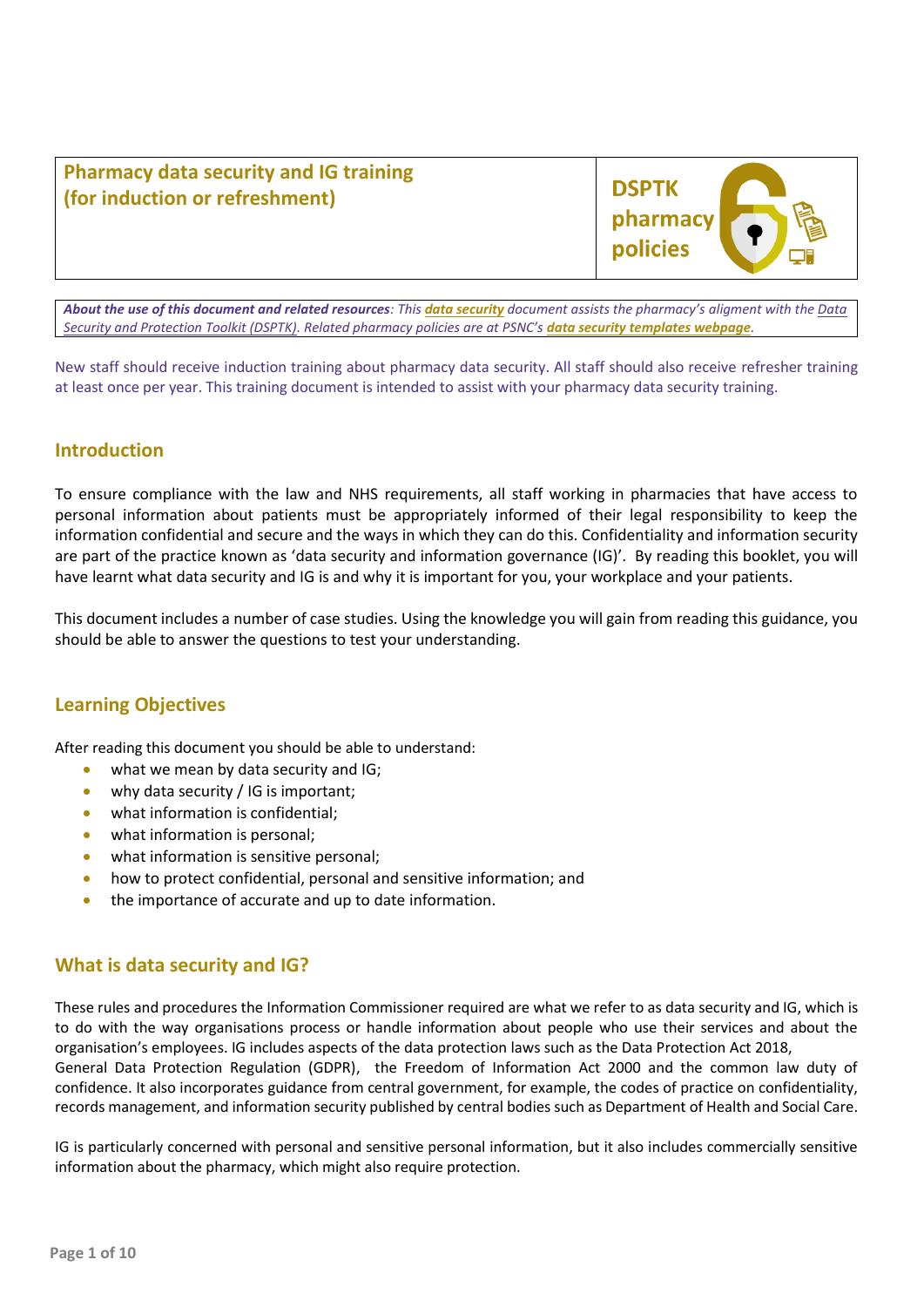

When organisations put IG rules and procedures in place, staff members (including employees, locums, students, etc) need to follow them. This will ensure that everyone, including patients, can be more confident that information is:

- properly protected;
- only shared when it is right and proper to do so;
- accurate and up to date; and
- available when and where it is needed.

Ultimately, it means that your pharmacy will be able to deliver the best possible service to your patients, with reduced risk of reputation damage (or the need to pay a fine) for breach of confidentiality.

# **Why is data security and IG important?**

IG rules and procedures enable us to make sure that we provide a confidential service and that patients can continue to trust us to look after their information.

**A Confidential Service**: Patient information is confidential. There can be no truly confidential service unless everyone who works in or with the NHS knows what information is 'confidential' and how to keep it confidential. We all need to make

# **Headline News!**

The Information Commissioner's Office (ICO) is responsible for Office (ICO) is responsible to:<br>regulating and enforcing the access to and use of personal information. to and use of personal information<br>By the end of 2020, the Information By the end of 2020, the 44-<br>Commissioner's website contained reports of thousands of patients being affected by data breaches involving NHS organisations that ranged from GP practices to large teaching hospitals. The Commissioner has instructed the NHS collectively to make sure that there are strong rules and procedures in place to prevent data being lost, misplaced or stolen. Enforcement action has been taken against the individual organisations that have had data breaches that have nad data breatness<br>requiring them to take specific steps

to ensure personal data is protected. to ensure personal data is processed.<br>If any organisation fails to carry out If any organisation rans to carry and<br>the Commissioner's instruction it is the Commissioner's instruction<br>at risk of being prosecuted and fined at risk of being prosecuted and could<br>a large amount of money that could a large amount of money that -<br>otherwise be spent on patient care.

Back in September 2009, the first<br>Back in September 2009, the first Back in september 2009, and out by the Information Commissioner for attention.

From these real life occurrences you can see that not only have patients been subjected to a breach of their confidentiality, they have also been put at risk of loss of NHS<br>also been put at risk of loss of NHS services if organisations have to make savings due to the need to pay a large fine for failure to improve their information handling procedures.

sure information is kept secure and report incidents if it goes wrong. How else will we learn and get better?

Every one of us must contribute. No matter how often or how rarely you have contact with patients or information about patients you should report any problems that you see. If problems aren't recognised, they will not be reported and are in danger of becoming accepted working practice.

A confidential service means all organisations and employees providing care or treatment to patients have a duty of confidentiality – not just the members of the pharmacy staff that patients have direct contact with.

**Patient Trust**: Patients trust the NHS and your pharmacy, to record information about their health, look after the information securely and only give it to those who need to see it.

"*Patient Information Held Securely!*" is not a headline you will see in a national newspaper because patients expect (and it is enforced by law) that their information will be properly looked after. Everyone providing services to patients is in a position of public trust – and everyone has to work hard to avoid failures that not only could cause significant patient embarrassment or distress but could become the next day's headline and lead to fines against the pharmacy or staff.

To keep patient information confidential, secure, accurate and up to date - **everyone** must help.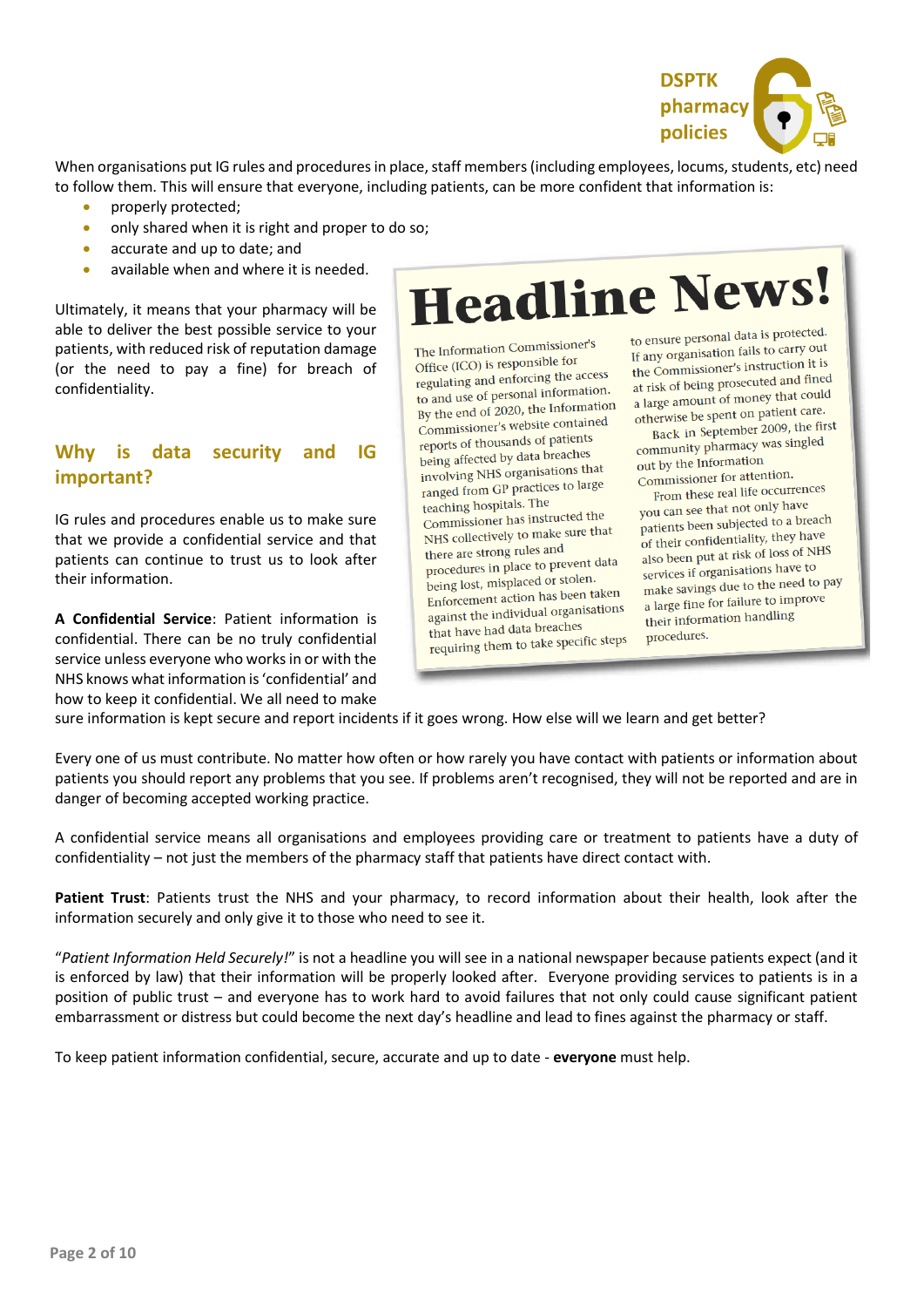

# **National Data Guardian's Data security standards**

The National Data Guardian (NDG) for Health and Social Care is an independent, non-regulatory, advice giving body that has set out key data security standards for health and care. These are set out below.

*Data Security Standard 1*: All staff ensure that personal confidential data is handled, stored and transmitted securely, whether in electronic or paper form.

*Data Security Standard 2:* All staff must understand their responsibilities under the Data Security Standards, including their obligation to handle information responsibly and their personal accountability for deliberate or avoidable breaches.

*Data Security Standard 3:* All staff complete annual security training that is followed by a test, which can be re-taken unlimited times but which must ultimately be passed. Staff are supported by their organisation in understanding data security and in passing the test. The training includes a number of realistic and relevant case studies.

*Data Security Standard 4:* Personal confidential data is only accessible to staff who need it for their current role and access is removed as soon as it is no longer required. All access to personal confidential data on IT systems can be attributed to individuals.

*Data Security Standard 5:* Processes are reviewed at least annually to identify and improve processes which have caused breaches or near misses, or which force staff to use workarounds which compromise data security.

Past security breaches and near misses are recorded and used to inform periodic workshops to identify and manage problem processes. User representation is crucial. This should be a candid look at where high risk behaviours are most commonly seen, followed by actions to address these issues while not making life more painful for users (as pain will often be the root cause of an insecure workaround). If security feels like a hassle, it's not being done properly.

*Data Security Standard 6:* Cyber-attacks against services are identified and resisted. Staff are trained in how to report an incident (to the IG lead). Basic safeguards are in place to prevent users from unsafe internet use e.g. Anti-virus, anti-spam filters and basic firewall protections are deployed to protect users from basic internet-borne threats.

*Data Security Standard 7:* A continuity plan is in place to respond to threats to data security, including significant data breaches or near misses, and it is tested once a year as a minimum, with a report to senior management.

*Data Security Standard 8:* No unsupported operating systems, software or internet browsers are used within the IT estate [without mitigations].

*Data Security Standard 9:* A strategy is in place for protecting IT systems from cyber threats which is based on a proven cyber security framework. This is reviewed at least annually. NHS Digital Data Security Centre assists risk owners in understanding which national frameworks do what, and which components are intended to achieve which outcomes.

Security standard nine expands the organisations cyber security framework to detail the granular technical controls expected to meet mandated MCSS and NIS requirements. For example, DSPT assertion 9.3.6 mandates that the organisation is protecting data in transit (including email) using well configured TLS 1.2 or better.

There is a clear understanding that organisations can tackle the NDG Standards in whichever order they choose, and that the emphasis is on progress from their own starting points.

*Data Security Standard 10:* IT suppliers are held accountable via contracts for protecting the personal confidential data they process and meeting the Data Security Standards.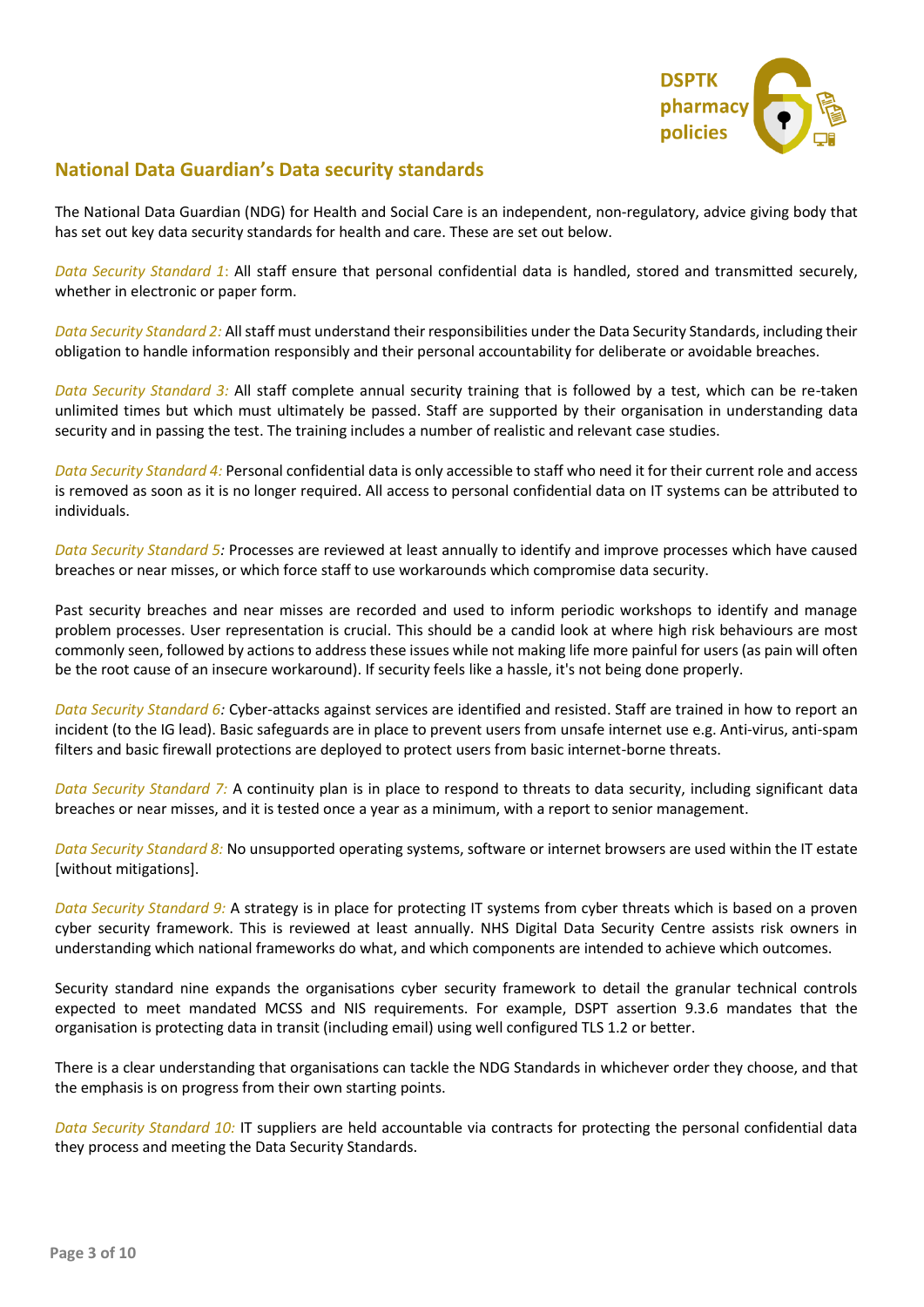

# **What information is confidential, personal and sensitive?**

Three common classifications of information are, 'Confidential', 'Personal' and 'Sensitive Personal'

## **Confidential information**

Information is considered confidential if it meets three simple conditions:

- 1. it is private information about a person;
- 2. it was provided to someone who has a duty of confidence (e.g. the pharmacist and other members of the pharmacy team); and
- 3. you expect it to be used in confidence.

All information provided by patients to pharmacies about their medical conditions including prescription information is therefore confidential.

### **Personal information**

Personal information is information that identifies an individual. The most common are obvious things like:

- name;
- address;
- date of birth:
- home telephone number; and
- postcode.

It also includes combinations of these that can be put together to identify an individual.

#### **Sensitive personal information**

Sensitive Personal Information is information that is more likely to cause a person damage or distress if the information was misused such as:

- racial or ethnic origin;
- political opinions;
- religious beliefs;
- trade union membership;
- physical or mental health or condition;
- sexual life; and
- criminal record.

There is other information that could also be included here. For example if an individual's bank details, salary, credit card details, or National Insurance Number ended up in the wrong hands, it could lead to someone stealing that individual's identity, running up bills in their name and ruining their credit rating. Certainly this would fall into the 'sensitive' category (and whoever failed to look after the information may end up in court).

**UK law says all health information is 'sensitive'**

The law does not make a judgement on the perceived sensitivity of health information, that is, in the eyes of the law an 'ingrown toenail' is in the same category as 'schizophrenia'.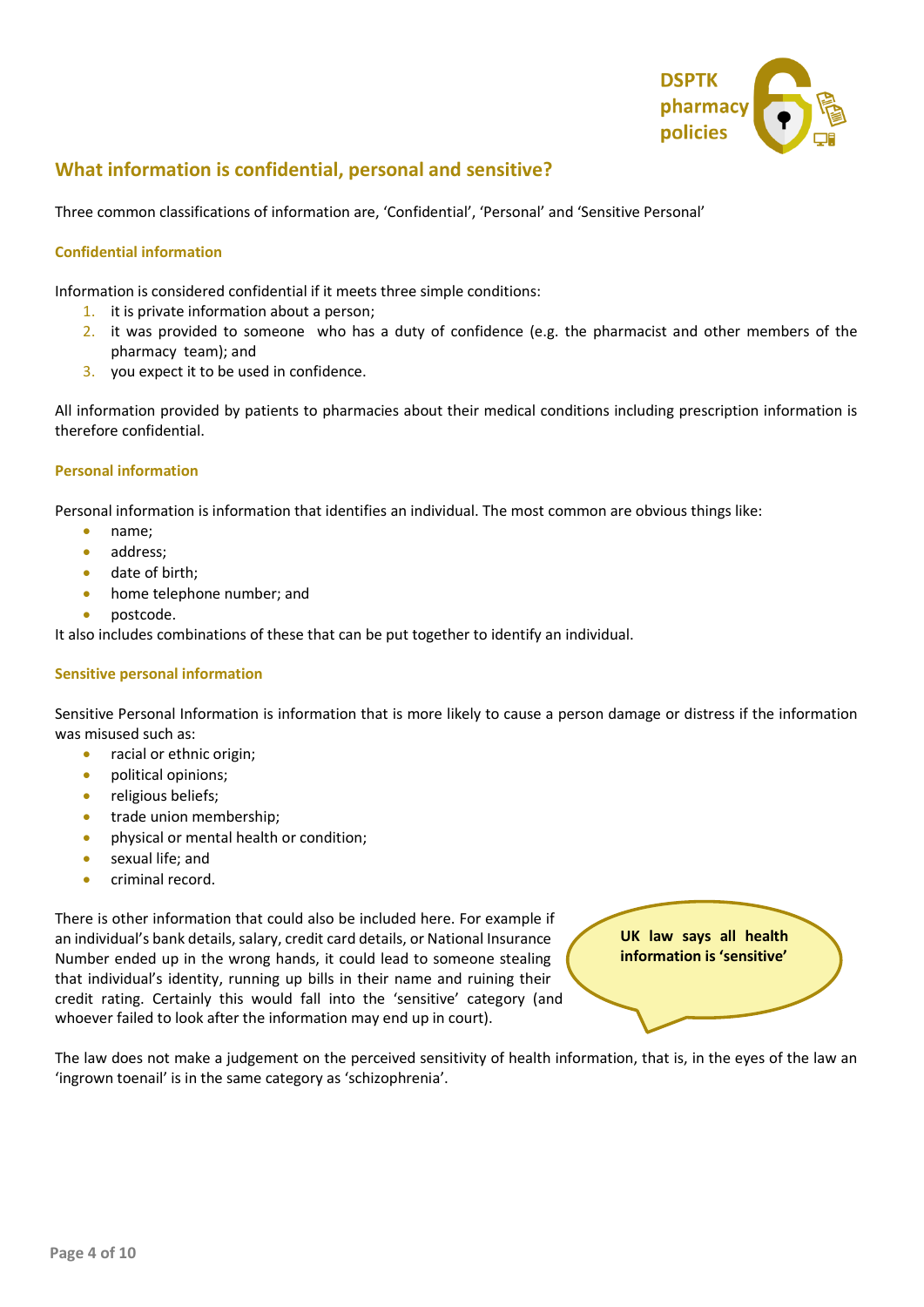

# **Why do we protect information?**

There is no choice about protecting personal information. UK and European laws, such as the common law duty of confidence and the General Data Protection Regulation demand it.

The common law duty of confidence: the common law requires that normally when confidential, personal or sensitive information is given in confidence to a member of the pharmacy staff it is not shared with anyone else unless the patient gives his or her permission.

**Data protection legislation**: sets out how organisations should 'process' or handle personal data and provides people with rights regarding data held about them. It applies to all personal data, not just to health and social care records. The same rules apply to information your employer holds about you, for example in finance, personnel and occupational health records. ICO and GDPR set out **[key principles](https://ico.org.uk/for-organisations/guide-to-data-protection/guide-to-the-general-data-protection-regulation-gdpr/principles/)**

- lawfulness, fairness and transparency;
- purpose limitation;
- data minimisation;
- accuracy;
- storage limitation;
- integrity and confidentiality (security); and
- accountability.

**RPS Code of Ethics and Professional Standards**: The Royal Pharmaceutical Society of Great Britain's Code of Ethics also requires that all pharmacists and registered technicians take all reasonable steps to prevent accidental disclosure or unauthorised access to confidential information and ensure that confidential information is not disclosed without consent, apart from where permitted to do so by the law or in exceptional circumstances. Failure to adhere to these standards could form the basis of a complaint of professional misconduct.

# **Case Study 1 of 3 for trainees: Celebrity spotted. Answer the questions:**



A famous rock star visits a pharmacy to pick up a prescription.

As well as purchasing his Nicorette gum, they also collect a bottle of Methadone on prescription. Whilst it was well known that the individual smoked, their opiate addiction was not common knowledge.

The member of staff who served the individual tells other members of the team and they read the rock star's patient medication record. It appears that the rock star has been prescribed methadone for a number of years. That evening on the phone to a friend, one of the staff says, "You'll never guess who was in our pharmacy today" and also mentions the individual's smoking and history of opiate addition.

The next morning, the story is published on the front page of a national newspaper and the rock star's lawyer threatens to sue the pharmacy unless all the culprits are found and disciplined.

The pharmacy carries out an internal investigation to try to identify who disclosed and who viewed the Patient Medication Record.

- ➢ **Question:** *Which of the following actions were the staff members NOT justified in carrying out?* 
	- Viewing the patient's Patient Medical Record
	- Sharing information relating to the patient's prescription
	- Disclosing information relating to the patient's past prescription history

Check your answers at the end of this document.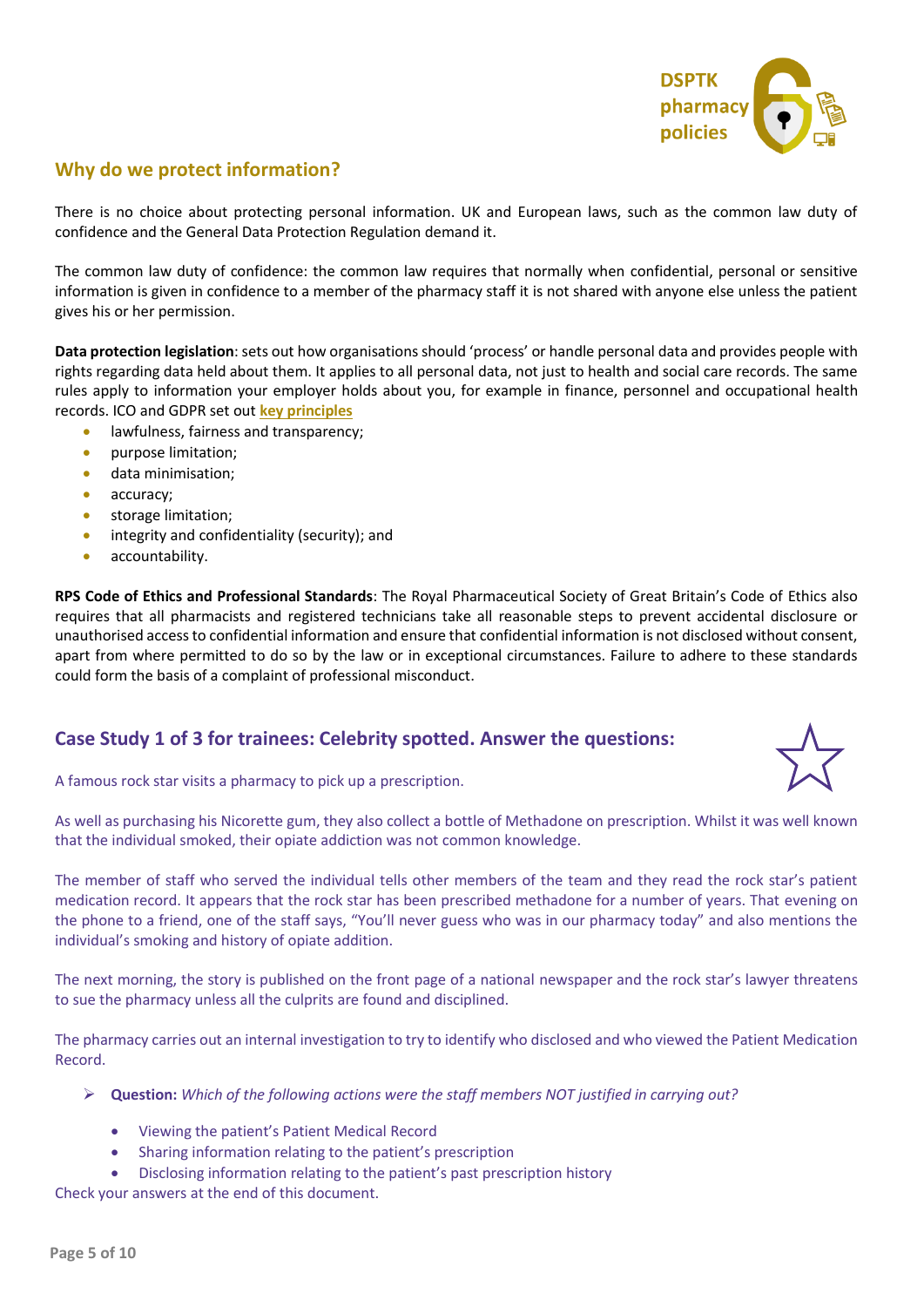

## **How do we protect information?**

Information is protected by ensuring that confidentiality is maintained and that security measures are in place to protect against loss, damage or destruction of the information. If confidentiality is more about why we should protect information, the focus for security is on the how, for example, using passwords, locks and security passes.

We can divide security measures into three groups. The table below provides some examples.

| <b>Physical measures</b>           | People measures                                | Electronic / information<br>measures   |
|------------------------------------|------------------------------------------------|----------------------------------------|
| Lockable doors and cabinets        | <b>Confidentiality &amp; Security Training</b> | Passwords                              |
| Intruder Alarms                    | <b>Identity Checks</b>                         | Encryption, Secure email, Tracked post |
| <b>CCTV</b>                        | <b>Character References</b>                    | Secured IT networks                    |
| Walls, Fences and Gates            | Vetting                                        | Policies, procedures                   |
| Soundproofed consultation<br>areas | Lone Worker Training                           | <b>Electronic Audit Trails</b>         |
| Panic Alarms                       | <b>Security Staff</b>                          | <b>Incident Reporting Process</b>      |

Our security is only as strong as our weakest link – so carrying out assessments of **physical security** measures already in place is vital to identify weak areas (e.g. door locks) that can be strengthened, and areas where security measures are adequate. The measures in place will vary depending on what risks are present - a bit like fitting window locks at your home if you live in an area prone to burglaries, even though people living elsewhere might not need to fit locks.

People measures are central to good (or bad) security – so we have put them in the centre column. The measures overlap to create a 'secure environment'. But security measures are of little or no use if we don't all know which affect us, or if we can't or don't know how to use them.

Probably the worst position for any organisation is not knowing that a risk exists – or that security measures are not working (and not being reported) – for example not knowing that a neighbour was burgled and the same happening to you the next week. It is important that all staff report incidents to the pharmacy's IG lead. If we don't report incidents the necessary measures are often put in place after the incident has happened more than once.

**UK law says personal information must be protected**

Finally, it is important that the information we use is a reliable presentation of what was recorded, particularly personal information as this is used to provide care and treatment. Implementing appropriate electronic information security measures helps to ensure that information created or used is accurate, complete and not tampered with (e.g. using electronic audit trails to monitor access to records). The measures put in place must also ensure those authorised to use information have access to it where and when it's needed.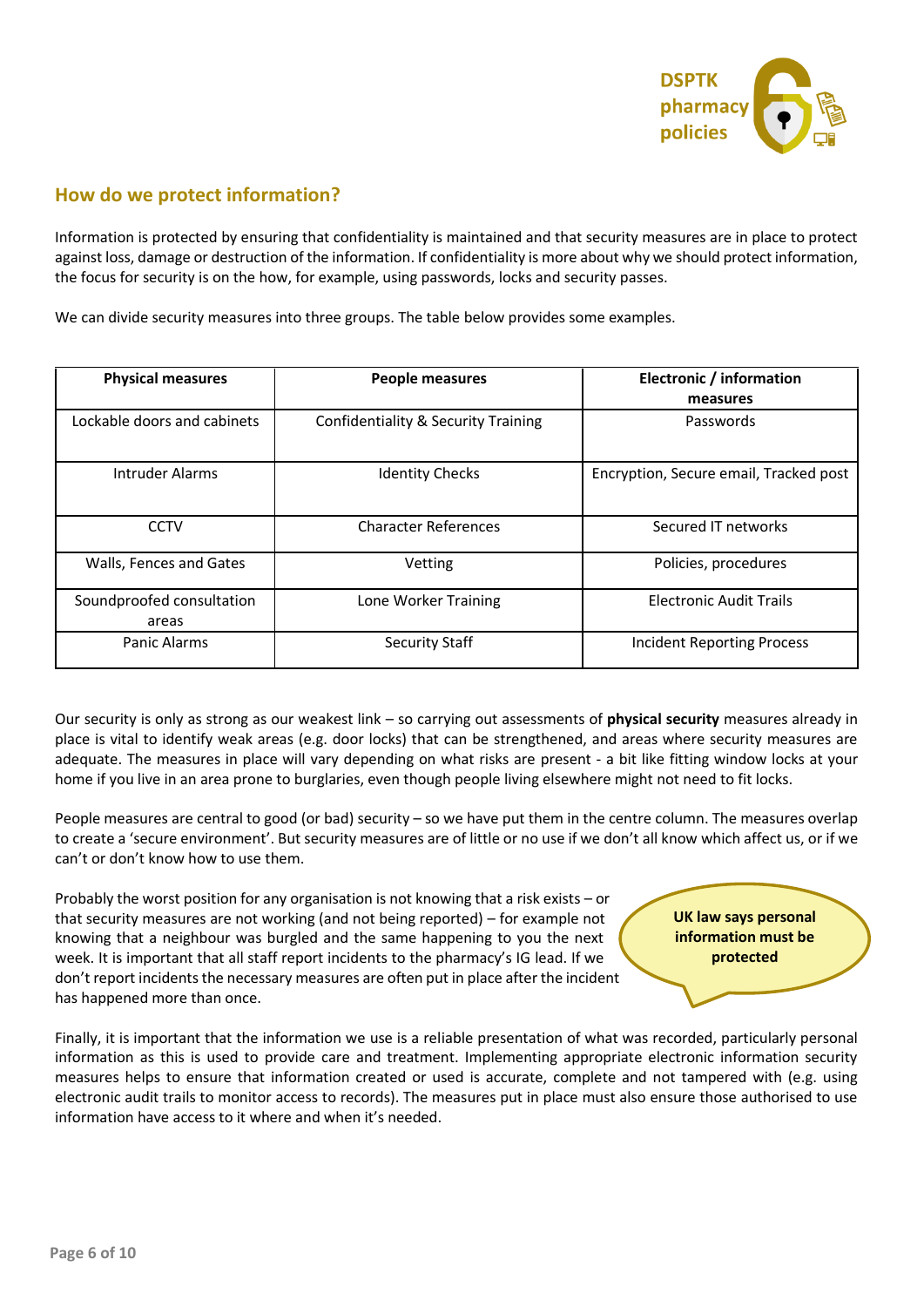

# **Ensuring good data and cyber security (including top tips)**

There are many ways to ensure good information security. You could work with your data security and IG lead to think about the measures you could take to improve. Some examples of measures that can be taken to protect information are:

- **Protecting paper records/prescriptions:** Don't leave paper records or prescriptions lying around; lock them away when they're not being used. Return paper records to the correct storage area when no longer required so that they are available if needed by someone else.
- **Protecting electronic records:** Use a password-protected screensaver to prevent unauthorised access to electronic records if you have to leave your computer unattended. Log out of your computer after each day.
- **Passwords:** Don't reuse passwords. Choose good passwords e.g. use of three random words is recommended as a good method by National Cyber Security Centre (NCSC). Keep passwords secret and safe. NCSC also recommends you may write them and keep them within a secure location e.g. a safe.
- **Avoid inappropriate disclosures of information:** Make sure you don't discuss sensitive information in inappropriate venues, e.g. in public areas of the pharmacy. When dispensing prescriptions ask patients to confirm personal information to you rather than you reading their details out loud.
- **Ensure the pharmacy building is secure:** Don't leave key coded doors propped open. If you're the last to leave the pharmacy at the end of the working day, lock windows and doors. If there is a burglar alarm, turn it on.
- **Seek advice from your IG lead:** Make sure you know who is responsible for IG in your pharmacy and ensure that you seek his/her advice on information governance issues.
- **Follow pharmacy IG policies and procedures:** As part of the NHS IG requirements, all pharmacies will need to put in place policies and procedures to support the secure handling of information. If you are not clear, seek advice from your IG lead on what procedures are in place in your pharmacy.
- **Report incidents:** If you discover an actual or potential breach of information security, such as missing, lost, damaged or stolen information and equipment make sure you report to the person responsible for IG issues in your pharmacy.
- **Know where the hard copy suppliers contact info is** in case of outage e.g. internet, clinical system or power.
- **Portable equipment:** Look after portable equipment such as laptops, PDAs and memory sticks. If you're travelling with them ensure you keep them within your sight at all times. Do not write your password on the device.
- **Removable disks:** Only transfer personal info to removable media such as disks and external hard drives if you have been authorised. Unauthorised access to the information should be prevented by the use of encryption.
- **Mobile devices and public WiFi:** The pharmacy should use a mobile device and 'Bring Your Own Device' policy and staff should be aware that access of sensitive work content over public WiFi hotspots is not appropriate because of the security limitations.
- **Consider Multi Factor Authentication (MFA)** if needed where this is an option and require an added security later. Some pharmacy software will only run with your main pharmacy system.
- **Keep your devices and your software up to date** with the latest patches with support of your IT support.
- **Contact you[r local Smartcard Registration Authority \(RA\)](https://psnc.org.uk/ra)** if: you find a personal Smartcard and can't confirm the owner; if not all staff processing data have Smartcards yet; or if staff need adjustment to their card so it works at multi pharmacy sites.
- **Email scams**: Be careful of suspicious links/attachments, avoid clicking on these. Seek support where needed.

# **Case Study 2 of 3 for trainees: Patient mix-up**



John Smith walks into a chemist and asks whether his prescription is ready for collection. The pharmacy has been very busy and the dispensing assistant hands over a prescription bag labelled for "Mr. John Smith". Two hours later, another John Smith comes to collect his prescription, and it becomes clear that the wrong prescription items have been given to the original John Smith. Both patients are extremely angry and the dispensary is left in a difficult situation.

➢ **Question:** What could have been done to avoid this situation?

Check your answers at the end of this document.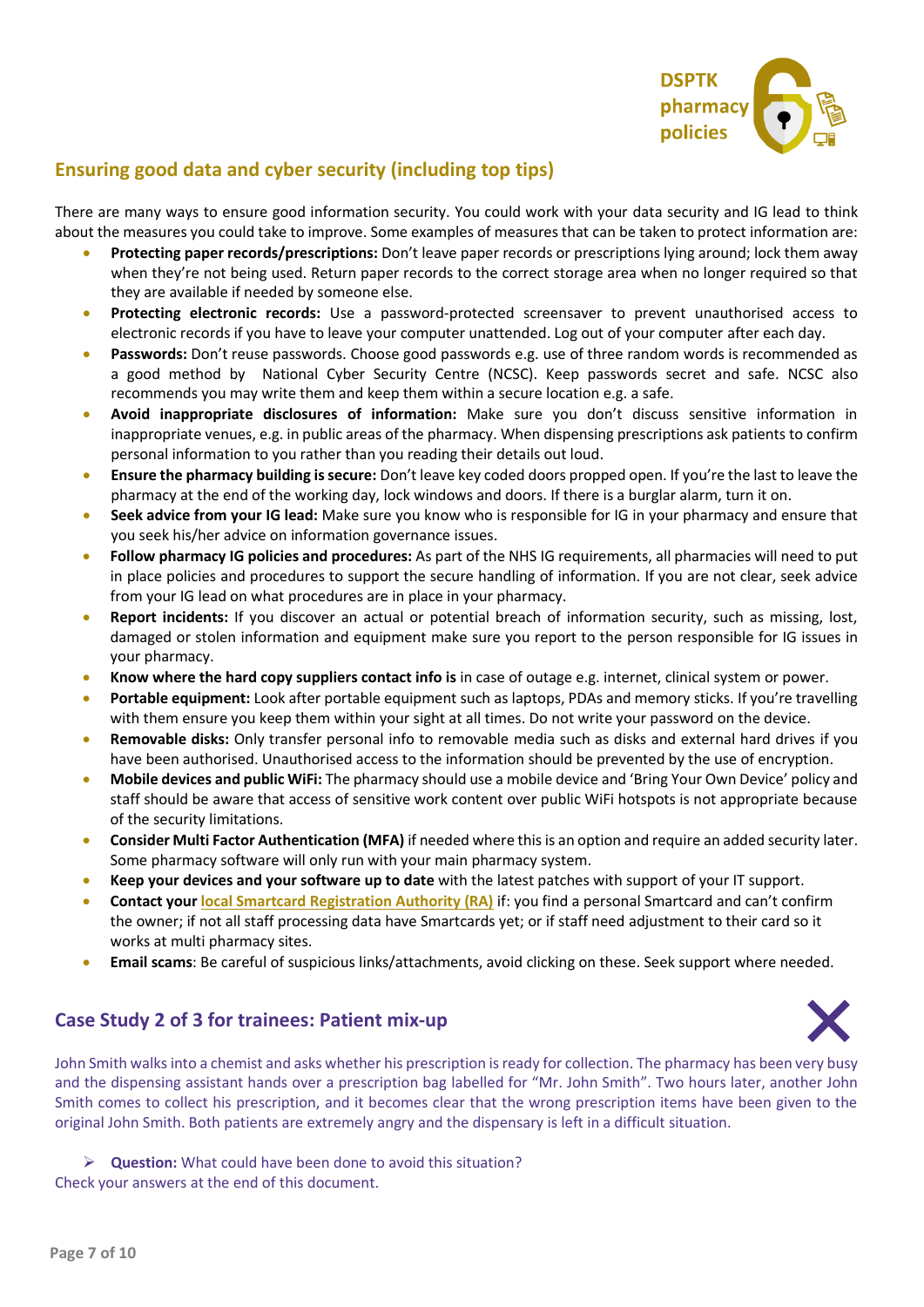

## **How can you ensure information is accurate and up to date?**

It is important that when a patient medication record is created it is accurate, accessible, and complete. This will ensure that the most up-to-date and relevant information is available at the point of need (for example, when providing a vaccine or prescription intervention).

Accurate, accessible and complete records will also protect the legal and other rights of the pharmacy, its patients, staff and any other people affected by its actions, and provide authentication of the records so that, if needed, the evidence obtained from them is shown to be believable and reliable.

Pharmacists are required by the RPSGB "Code of Ethics for Pharmacists and Pharmacy Technicians" to make and keep accurate and complete patient records. In addition, pharmacy record keeping guidance is at: **[psnc.org.uk/recordkeeping](https://psnc.org.uk/recordkeeping)**. NHS Transformation Directorate set out some recommended minimum retention periods within their **[Records](https://www.nhsx.nhs.uk/information-governance/guidance/records-management-code/)  [Management Code of Practice for Health and Social Care](https://www.nhsx.nhs.uk/information-governance/guidance/records-management-code/)**. The Specialist Pharmacy Service (SPS, **[sps.nhs.uk](https://www.sps.nhs.uk/)**) also recommend minimum retention periods for many types of pharmacy data.

On a day-to-day basis, you can ensure that information in patient records is kept up to date by:

- Regularly checking with patients whether any of their information has changed. For example, by confirming they still live at the same address when handing out a prescription.
- Accurately recording the patient information you obtain.
- If it is a hand-written record making sure that others can read your writing.
- Updating a record at the time you receive the information or as soon as possible afterwards.

# **Case Study 3 of 3 for trainees: Delayed treatment**

You briefly looked at the data protection principles earlier, but here's a recap. Have a read of them then look at the scenario below and see whether you can decide which of the Principles, summarised below, have been breached.

- lawfulness, fairness and transparency;
- purpose limitation;
- data minimisation;
- accuracy:
- storage limitation;
- integrity and confidentiality (security); and
- accountability.

Steven Smith attends his local pharmacy and the pharmacist provides a medicines service with him. Steven is told that he will be sent a reminder for a follow up in a year's time.

Unfortunately, despite telling the pharmacy during his last visit, Steven's address on the system has not been updated since his family moved to a new house a few years ago. As a result, appointment reminders sent by the pharmacy go astray, and when Steven "Did Not Attend" on three occasions the pharmacy assumed that he no longer wanted the service and removed him from the mailing list. Steven is extremely disappointed to discover that the requests were being sent to an old address and makes a complaint to the pharmacy.

#### ➢ **Question: Which Principle do you think has been breached?**

- data minimisation;
- accuracy; or
- integrity and confidentiality (security);

Check your answers at the end of this document.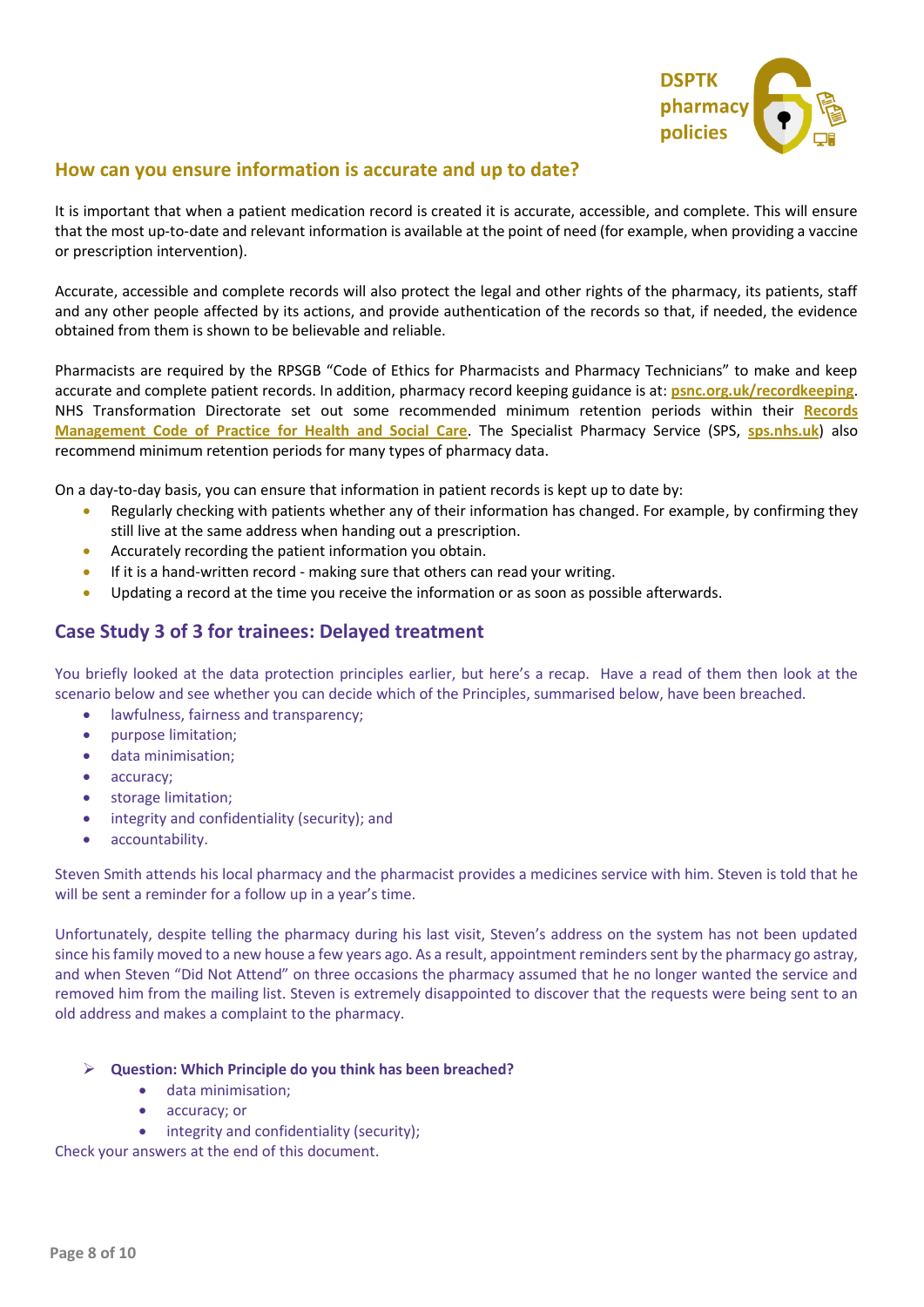

# **Continuity and contacts if something goes wrong**

All staff should become aware of who to contact in case of an emergency such as the loss of power, internet or the Patient Medical Record (PMR) system. In some cases digital processes may need to revert to paper causing extra workload pressures during the incident and after it.

Some considerations: Are the contact details of key suppliers available in hard copy format within the pharmacy in case of loss to the computer? E.g. on the wall or listed within a hard copy of the business continuity plan?

Pharmacy contractor business continuity guidance is available at **[/bcp](http://www.psnc.org.uk/bcp)**. This includes a Business Continuity Plan template which can be used to enter in key contact details: i.e. the electricity supplier, the internet supplier, the **[Patient Medical](https://psnc.org.uk/supplierlist)  [Record \(PMR\) supplier](https://psnc.org.uk/supplierlist)** and so on. If you are unsure of where the key contacts information is stored, then check with the data security lead of the pharmacy.

# **Declaration of Completion of Training**

Once you have completed this training, sign the declaration below:

| <b>Staff Member's Name</b> | Signature (electronic* or ink) | Date |
|----------------------------|--------------------------------|------|
|                            |                                |      |
|                            |                                |      |
|                            |                                |      |
|                            |                                |      |
|                            |                                |      |
|                            |                                |      |
|                            |                                |      |
|                            |                                |      |
|                            |                                |      |
|                            |                                |      |
|                            |                                |      |

\*Note: Email confirmation that you and colleagues have worked through this training is fine as an alternative to an electronic or ink signature. Your employer may then file the email electronically as confirmations of your refresher training.

**Know your IG lead:** If you have any concerns about IG in your pharmacy or questions about the processes in place in the pharmacy to protect confidentiality, talk to the person responsible for IG issues or the pharmacist.

The pharmacy IG lead is …………………………………………………………………..